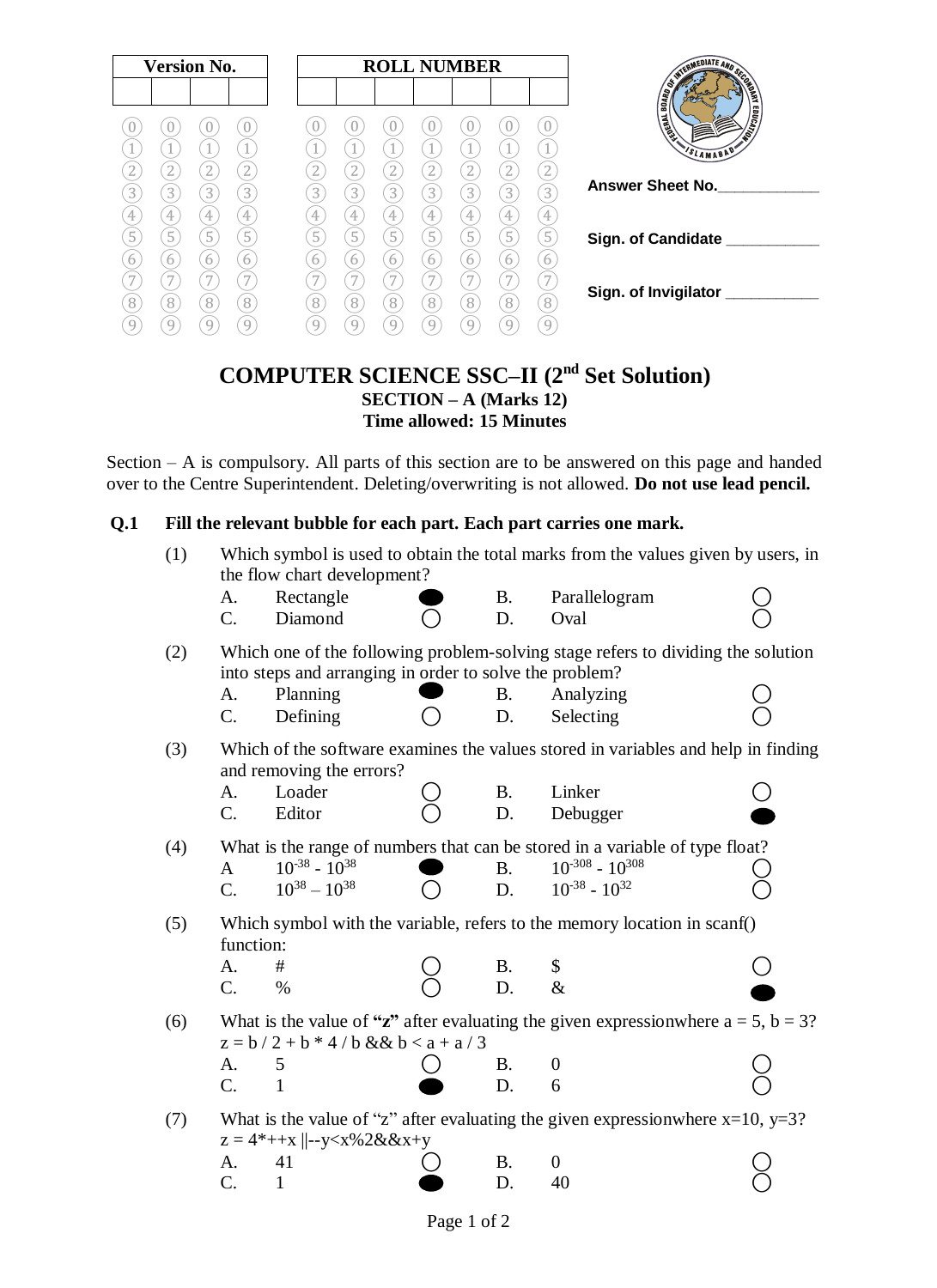| (8)  | What is the output of the following codes where $a=1$ and $b=5$ ?<br>if $(a-b<6)$ |                                                                       |  |           |                                                                                |  |  |  |
|------|-----------------------------------------------------------------------------------|-----------------------------------------------------------------------|--|-----------|--------------------------------------------------------------------------------|--|--|--|
|      | $print(f''\&d", a);$                                                              |                                                                       |  |           |                                                                                |  |  |  |
|      |                                                                                   | else                                                                  |  |           |                                                                                |  |  |  |
|      |                                                                                   | printf("%d", b);                                                      |  |           |                                                                                |  |  |  |
|      |                                                                                   | printf("%d", $a+b$ );                                                 |  |           |                                                                                |  |  |  |
|      | A.                                                                                | 1                                                                     |  | <b>B.</b> | 5                                                                              |  |  |  |
|      | C.                                                                                | 15                                                                    |  | D.        | 16                                                                             |  |  |  |
| (9)  |                                                                                   |                                                                       |  |           | Which one of the following is a valid statement for "For loop"?                |  |  |  |
|      | A.                                                                                | for(:,)                                                               |  | Β.        | for(int $I = 1$ ; ;)                                                           |  |  |  |
|      | C.                                                                                | for $($ ; ; $k++$ )                                                   |  | D.        | All of these                                                                   |  |  |  |
| (10) |                                                                                   | Which logic gate is represented by the function = $(\overline{xy})$ ? |  |           |                                                                                |  |  |  |
|      | A.                                                                                | <b>NAND</b>                                                           |  | B.        | <b>NOR</b>                                                                     |  |  |  |
|      | C.                                                                                | Exclusive-OR                                                          |  | D.        | <b>Exclusive-NOR</b>                                                           |  |  |  |
| (11) |                                                                                   |                                                                       |  |           | A computer that makes the web pages available through the internet is called:  |  |  |  |
|      | A.                                                                                | website                                                               |  | B.        | web-server                                                                     |  |  |  |
|      | C.                                                                                | web-browser                                                           |  | D.        | web-link                                                                       |  |  |  |
| (12) |                                                                                   |                                                                       |  |           | Which part of the web address tell the server type of file is being requested? |  |  |  |
|      | A.                                                                                | <b>WWW</b>                                                            |  | В.        | http://                                                                        |  |  |  |
|      | C.                                                                                | .html                                                                 |  | D.        | <b>URL</b>                                                                     |  |  |  |
|      |                                                                                   |                                                                       |  |           |                                                                                |  |  |  |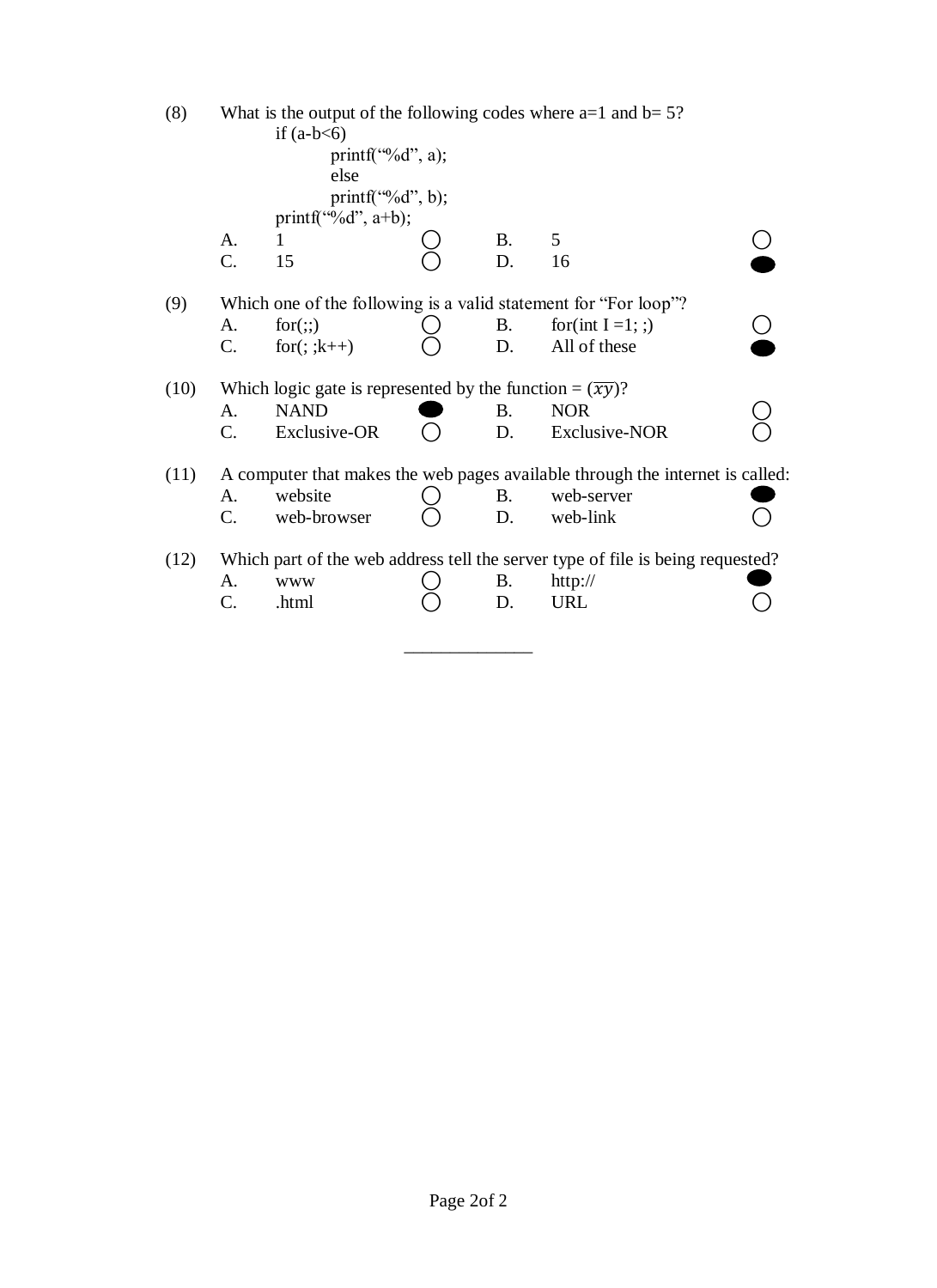

Federal Board SSC-II Examination Computer Science Model Question Paper (Curriculum 2009)

## Time allowed: 2.45 hours Total Marks: 43

Note: Answer any nine parts from Section 'B' and attempt any two questions from Section 'C' on the separately provided answer book. Write your answers neatly and legibly.

# **SECTION – B** (Marks 27)

- **Q.2** Attempt any **NINE** parts from the following. All parts carry equal marks.  $(9 \times 3 = 27)$ 
	- i. What are the features to select the best solution of a problem? $(1+1+1)$
	- Ans. The selection of final solution of a problem should be based on the following criteria.

Speed: The selected solution of the problem should be efficient. In other words, it means when the solution is implemented in a programming language, the program should run fast.

Cost: The selected solution of the problem should provide a cost-effective way of implementation.

Complexity: The selected solution of the problem should not be complicated. It should contain minimum number of instructions/simple steps.

ii. Write an algorithm to find the sum, product and average of five given numbers?

 $(1+1+1)$ 

Ans. Algorithm: Start: Input: five numbers Step 1 : input a, b, c, d, e Step 2: sum=0,average=0 , product=1 Step 3:  $sum = a+b+c+d+e$ Step 4: average  $=$  sum  $/5$ Step 5: product=  $a^*b^*c^*d^*e$ 

Output: the sum, product and average

Step 6: print sum. Step 7: print product. Step 8: print average. Stop:

- iii. Briefly describe the three fundamental element of structured programming in C  $language?$   $(1+1+1)$
- Ans. Structured languages consist of three fundamental elements, which are sequence, selection and repetition.

Sequence: It means, writing program statements in a logical sequence. Each step in the sequence must logically progress to the next without producing any undesirable effects.

Selection: It allows the selection of any number of statements based on the result of evaluation of a condition which may be true or false. Examples of statements that implement selection in programming are if, else-if, switch, etc.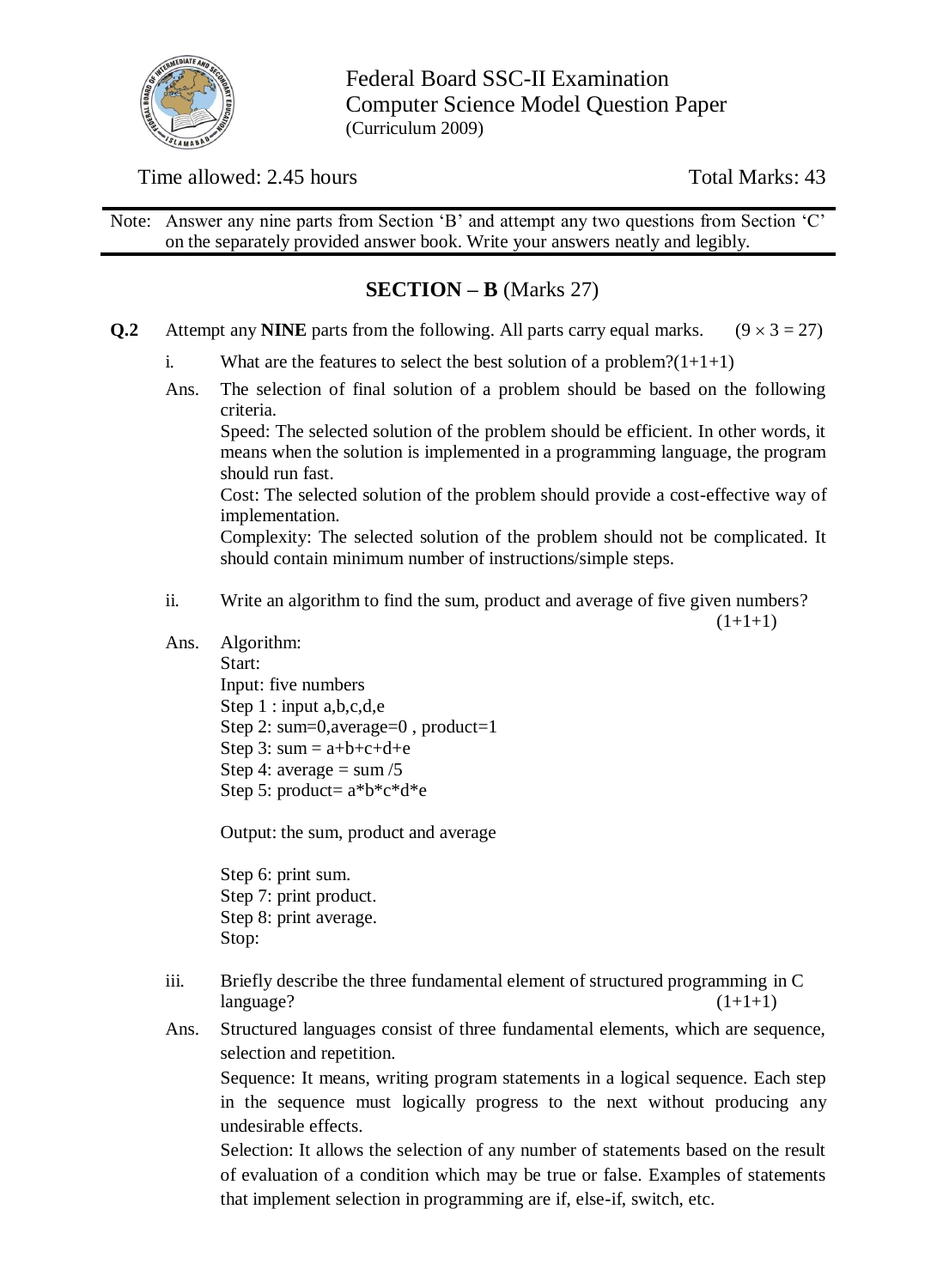Repetition (loop): It means executing one or more statements a number of times until a condition is satisfied. Repetition is implemented in programs using statements, such as for and while loops.

- iv. What happens if header-files were not used in C program? List at-least two header-files with their purpose  $(1+2)$
- Ans. If we are not including header file than we will not be able to use functions like printf() or scanf(). These functions are premade in stdio.h

| stdio.h  | Mainly used to perform input and output operations like           |
|----------|-------------------------------------------------------------------|
|          | print(f), scan(f)                                                 |
| string.h | Mainly used to perform string handling operations like strlen(),  |
|          | strcmp() etc.                                                     |
| conio.h  | With this header file, you can execute console input and output   |
|          | operations.                                                       |
| math.h   | Mainly used to perform mathematical operations like sqrt(), pow() |
|          | etc.                                                              |

v. Compare printf() and puts() function with at-least one example. (3)

Ans.

| print()                                                                                     | puts()                                              |
|---------------------------------------------------------------------------------------------|-----------------------------------------------------|
| It is used to display all types of data                                                     | It is used to display only string data              |
| and messages.                                                                               | and messages.                                       |
| It requires a format specifier to                                                           | It does not require a format specifier              |
| display formatted data.                                                                     | to display string.                                  |
| It can display multiple data at a time<br>by multiple format specifiers in one<br>printf(). | It is used to display only one string at<br>a time. |
| Syntax:<br>printf ("list of format specifier or<br>message", list of variables);            | Syntax:<br>puts(variable);                          |
| Example:                                                                                    | Example:                                            |
| intx, y;                                                                                    | char ch[]="Hello";                                  |
| printf $("%d%d", x, y);$                                                                    | puts(ch);                                           |

vi. Write at-least three differences between format specifiers and escape sequence characters. (3)

Ans.

| <b>Escape sequences</b>         | <b>Format specifier</b>                                                                                                                                                                                    |
|---------------------------------|------------------------------------------------------------------------------------------------------------------------------------------------------------------------------------------------------------|
| the control to specified point. | In C language Escape sequences are   In C language format specifiers are<br>mostly used in printf() function to take $\vert$ used in printf() and scanf() functions<br>to specify the type of variable the |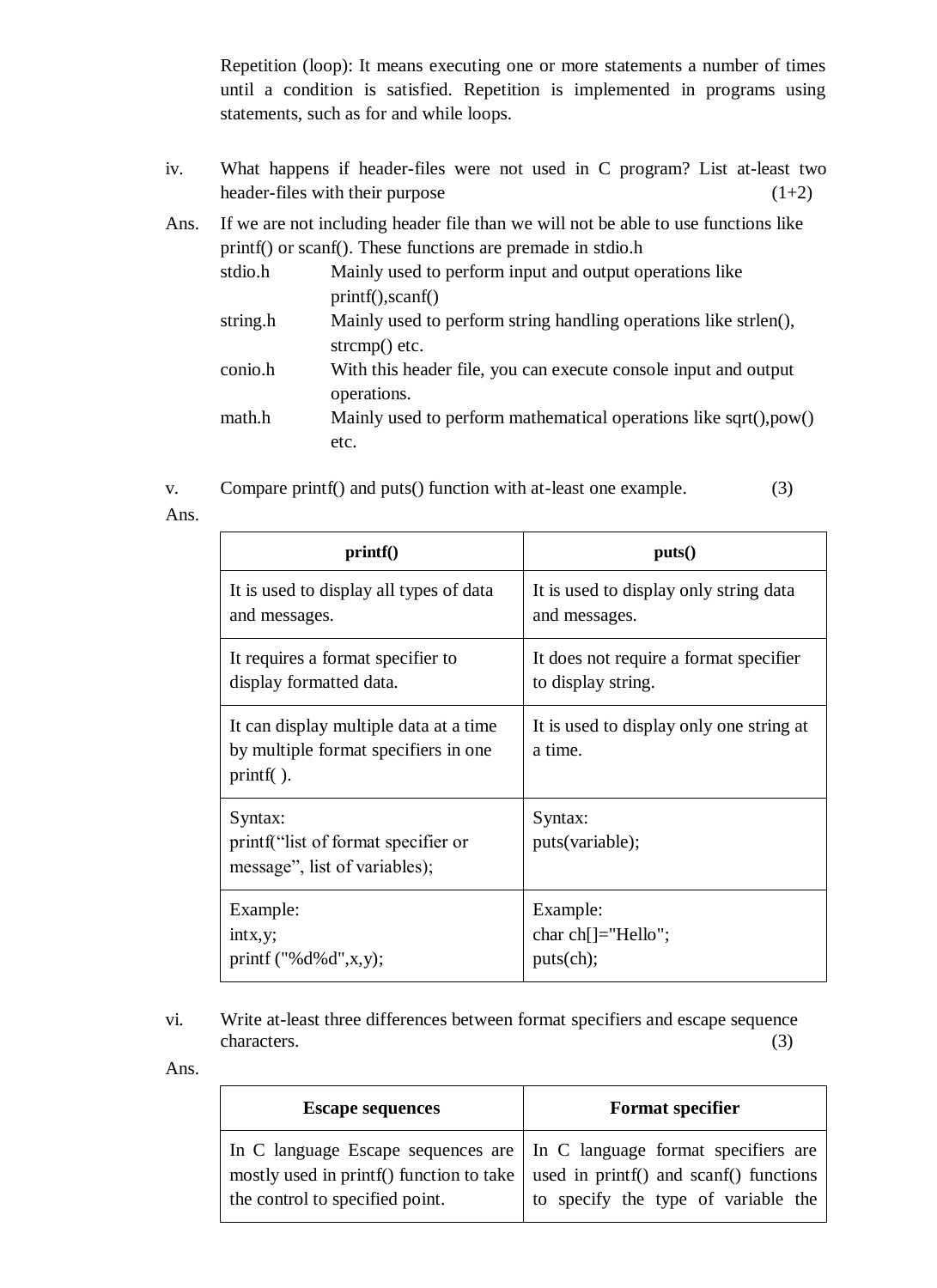| <b>Escape sequences</b>                                                                                                                                                                                           |                                                                                                                                                                                 |                                                                                                                                                                                                                                                                                                     | <b>Format specifier</b>                                                                                               |  |  |
|-------------------------------------------------------------------------------------------------------------------------------------------------------------------------------------------------------------------|---------------------------------------------------------------------------------------------------------------------------------------------------------------------------------|-----------------------------------------------------------------------------------------------------------------------------------------------------------------------------------------------------------------------------------------------------------------------------------------------------|-----------------------------------------------------------------------------------------------------------------------|--|--|
| Escape sequences are not mandatory<br>part of printf() function.                                                                                                                                                  |                                                                                                                                                                                 | function is dealing with.<br>Format specifier are mandatory part of<br>function<br>scanf()<br>and<br>in<br>print()<br>mandatory if variable or expression is<br>used.                                                                                                                               |                                                                                                                       |  |  |
| $\ln$<br>$\setminus t$<br>$\sqrt{r}$<br>$\mathbf{b}$<br>$\setminus f$<br>$\langle a$<br>$\backslash$<br>$\backslash$ "<br>$\sqrt{}$                                                                               | Common Escape sequences are:<br>New line<br>Horizontal tab space<br>Carriage return<br>Backspace<br>Form feed<br>Beep sound<br>Single quote<br>Double quote<br><b>Backslash</b> | Common format specifiers are:<br>Prints a single character<br>$\%c$<br>Read a character<br>Prints a decimal integer<br>%d<br>Read a signed decimal integer<br>% $f$<br>Prints a floating point<br>Read floating point number<br>Prints a String<br>$\%$ S<br>Read a string (till null<br>character) |                                                                                                                       |  |  |
| <b>Syntax:</b><br>printf("list of format specifier or<br>message or escape sequence", list of<br>variables);<br><b>Example:</b><br>For example $\in$ takes the control to<br>new line, and \t prints a tab space. |                                                                                                                                                                                 | <b>Syntax:</b><br><b>Example:</b><br>$\%c$                                                                                                                                                                                                                                                          | printf("list of format specifier or<br>message", list of variables);<br>Prints a single character<br>Read a character |  |  |
|                                                                                                                                                                                                                   |                                                                                                                                                                                 | %d                                                                                                                                                                                                                                                                                                  | Prints a decimal integer<br>Read a signed decimal integer                                                             |  |  |

vii. Draw precedence table of operators used in the following expression: (3)  $z = !(4^*++x-y \mid x==y/-y$ 

| .,<br>۰.<br>× |
|---------------|
|               |

| No.            | Operator                       | <b>Description</b>                                                                                |
|----------------|--------------------------------|---------------------------------------------------------------------------------------------------|
| 1              | $++ - -$                       | increment/decrement                                                                               |
| $\overline{2}$ | * $/$ %                        | Multiplication/division/modulus                                                                   |
| 3              | $+ -$                          | Addition/subtraction                                                                              |
| $\overline{4}$ | $\,<\,$ $\!<$ $\!=$<br>$>$ $>$ | Relational less than/less than or equal to<br>Relational greater than/greater than or<br>equal to |
| 5              | $==$ !=                        | Relational is equal to/is not equal to                                                            |
| 6              |                                | Logical AND                                                                                       |
| 7              |                                | Logical OR                                                                                        |
| 8              |                                | Assignment                                                                                        |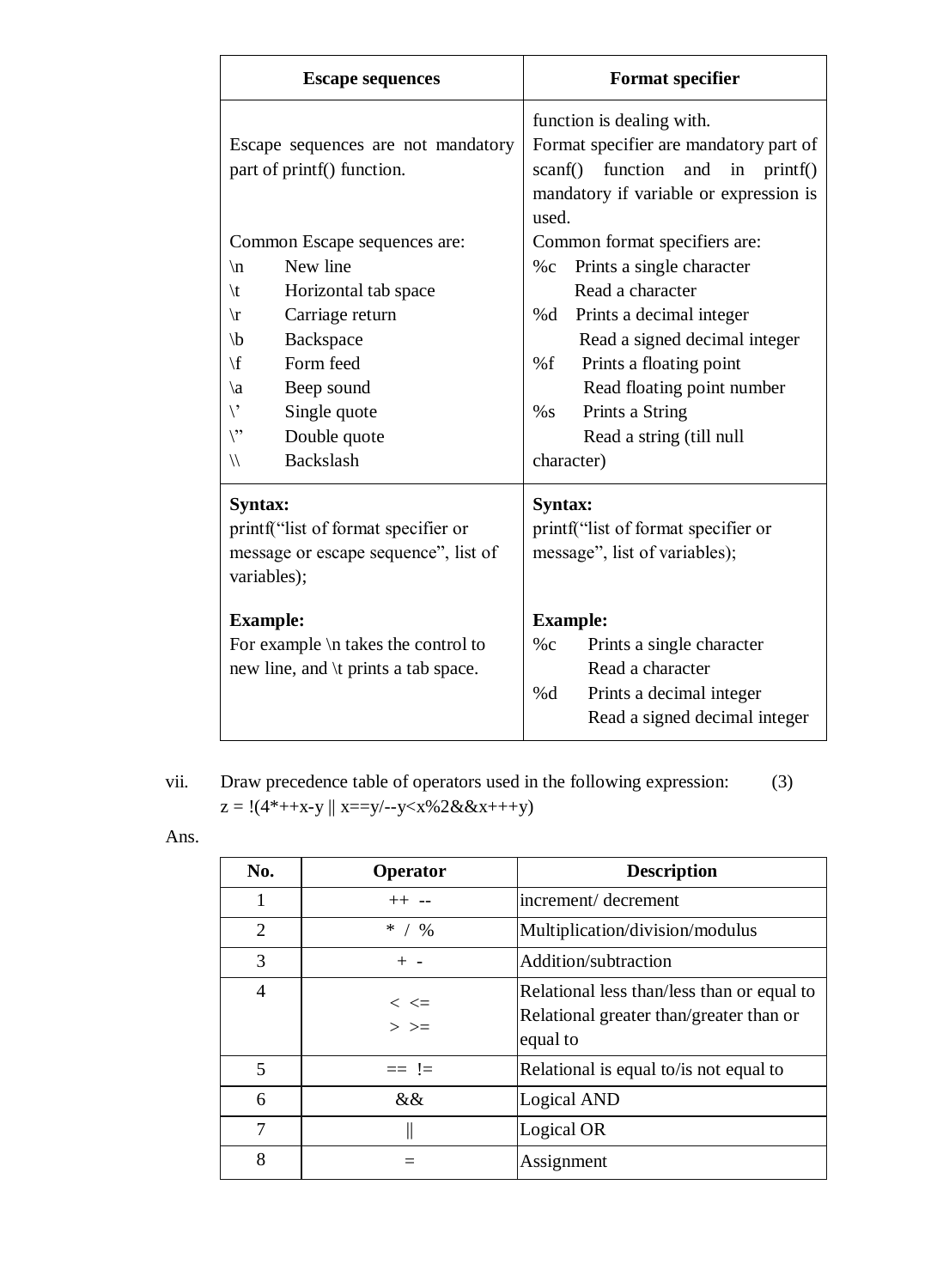ix.

| <b>Criteria</b>             | <b>IF-ELSE-IF</b>                                                                                                          | <b>SWITCH</b>                                                                                                                                               |
|-----------------------------|----------------------------------------------------------------------------------------------------------------------------|-------------------------------------------------------------------------------------------------------------------------------------------------------------|
| <b>Basic</b>                | It's determines the statement which<br>will be executed depend upon the<br>output of the expression inside if<br>statement | It's determines the statement<br>which will be executed is<br>decided by user                                                                               |
| Expression                  | if-else statement uses multiple<br>statement for multiple choices.                                                         | switch statement uses single<br>expression for multiple<br>choices.                                                                                         |
| Testing                     | if-else statement test for equality<br>as well as for logical expression.                                                  | switch statement test only<br>for equality.                                                                                                                 |
| Evaluation                  | if statement evaluates integer,<br>character, pointer or floating-point<br>type or boolean type.                           | switch statement evaluates<br>only character or integer<br>value.                                                                                           |
| Sequence<br>of<br>Execution | Either if statement will be<br>executed or else statement is<br>executed.                                                  | switch statement execute<br>one case after another till a<br>break statement is appeared<br>or the end of switch<br>statement is reached.                   |
| Default<br>Execution<br>W   | If the condition inside if<br>statements is false, then by default<br>the else statement is executed if<br>created.        | If the condition inside switch<br>statements does not match<br>with any of cases, for that<br>instance the default<br>statements is executed if<br>created. |

a code that prints the given sequence of numbers on a single line also print its sum by using any loop.  $(2+1)$ 30 27 24 21 18 15 12 9 6 3 0 -3 -6 -9

```
Ans. for (i=30; i<=9; i=3){
      printf("%d ", i);
      sum+=i;
       }
```
printf("\n The sum of series is %d", sum);

### x. Write the output of **each gate** shown in the following figure: (3)

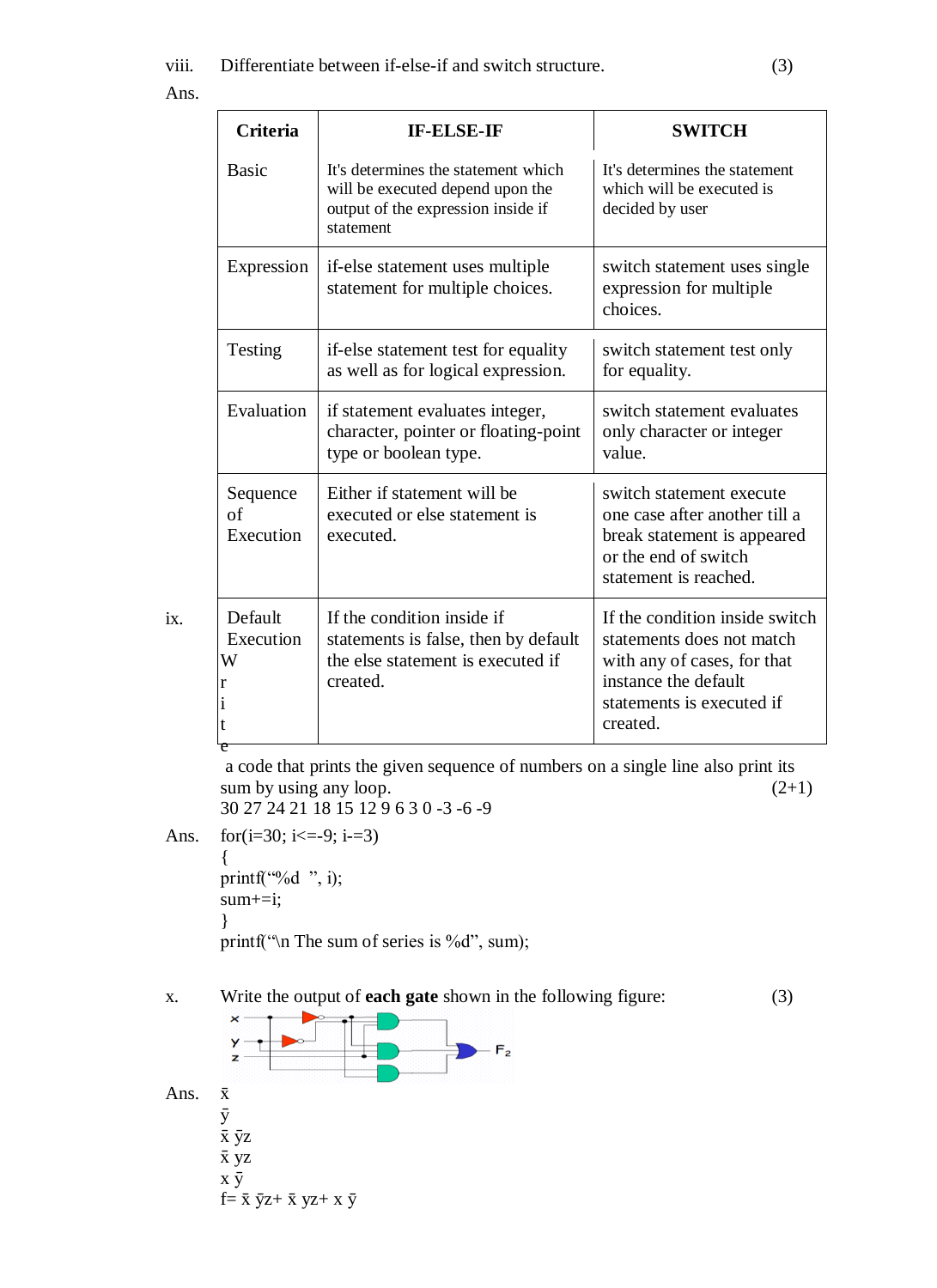xi. Differentiate between ordered list and unordered list used in HTML. (3) Ans.

 $\mathsf{T}$ 

| Unordered list                                                    | <b>Ordered list</b>                                                                                    |
|-------------------------------------------------------------------|--------------------------------------------------------------------------------------------------------|
| In an unordered list, each item is<br>displayed with a bullet.    | In an ordered list, each item is<br>displayed along with the numbers or<br>letters instead of bullets. |
| It is also known as bulleted list.                                | It is also known as number list.                                                                       |
| UL is an Unordered List.                                          | OL is an Ordered List.                                                                                 |
| $\langle$ ul $\rangle$ and $\langle$ /ul $\rangle$ tags are used. | $\langle$ ol $>$ and $\langle$ /ol $>$ tags are used.                                                  |

# xii. Define the following terms:  $(1+1+1)$ a. Web-Hosting b. Web-Server c. Hyper-Link

Ans. a. Web-Hosting: is an online service that allows you to publish your website files onto the internet. So, anyone who has access to the internet has access to your website.

b. Web-Server: is a computer where the web content is stored. Basically, web server is used to host the web sites but there exist other web servers also such as gaming, storage, FTP, email etc.

c. Hyper-Link: is a word, phrase, or image that you can click on to jump to a new document or a new section within the current document.

xiii. Differentiate between Frame and Frame set by giving one example used in  $HTML.$  (3)

| Frame                                                                                | <b>Frame-set</b>                                               |
|--------------------------------------------------------------------------------------|----------------------------------------------------------------|
| Frame allows dividing a browser<br>window into multiple sections.                    | Frame set consist of a collection of<br>frames in the browser. |
| Frame holds a separate document.                                                     | Frameset holds one or more frames.                             |
| Frame has the attributes such as<br>frameborder, marginwidth,<br>marginheight, name, | Frame has the attributes such as cols,<br>rows                 |

Ans.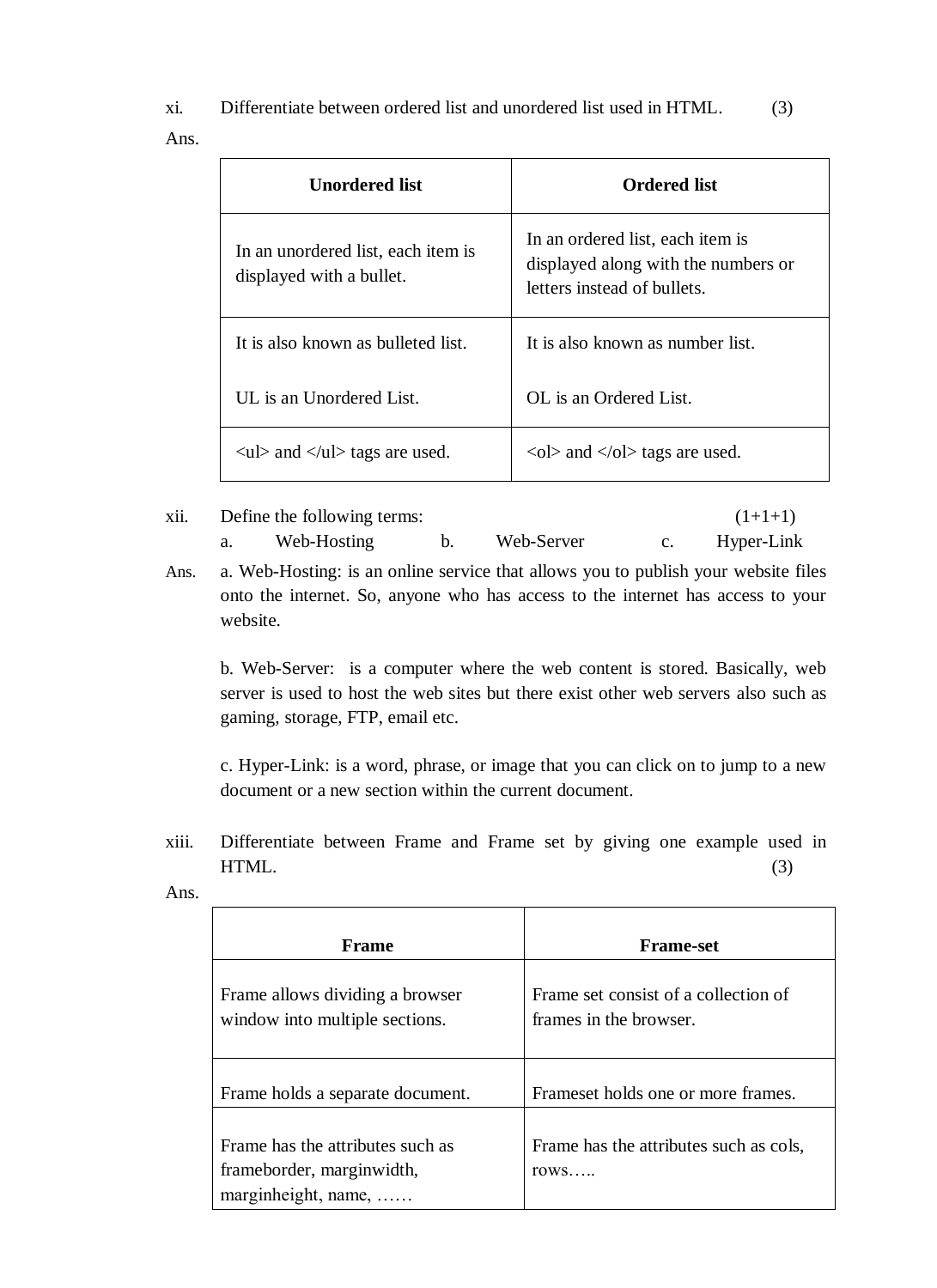# **SECTION – C**(Marks 16)

**Note:** Attempt any **TWO** questions. (8  $\times$  2 = 16) **Q.3** Write a C program to input electricity unit charge and calculate the total electricity bill  $\alpha$  according to the given condition: (5+3) For first 50 units Rs. 0.50/unit For next 100 units Rs. 0.75/unit For next 100 units Rs. 1.20/unit For unit above 250 Rs. 1.50/unit An additional surcharge of 20% is added to the bill. Also justify your selection of conditional control structure. Ans.  $\#$ include  $\lt$ stdio.h $>$ int main() { int unit; floatamt, total\_amt, sur\_charge; printf("Enter total units consumed: "); scanf("%d", &unit); if(unit  $\leq$  50) { amt = unit  $*$  0.50; } else if(unit  $\leq$  150)  $\{$ amt =  $25 + ((unit-50) * 0.75);$  } else if(unit  $\leq$  250)  $\{$ amt =  $100 + ((unit-150) * 1.20);$  } else  $\mathbf{I}$ amt =  $220 + ((unit-250) * 1.50);$  } sur\_charge = amt  $*$  0.20;  $total\_amt =amt + sur\_charge;$ printf("Electricity Bill = Rs. % $f$ ", total amt); } **Justification:** If-else-if is better choice because: In it this statement will be executed depend upon the output of the expression inside if statement. Test for equality as well as for logical expression. If statement evaluates integer, character, pointer or floating-point type or Boolean type. **Q.4** Write a program that read a number and prints its power (take it from user) if it is a prime number otherwise print its factorial by using any control structure. (8) Ans. #include<stdio.h>

void main() {  $\{immin, i, m=0, flag=0, exponent, power=1, f=1\}$ printf("Enter the number to check prime:");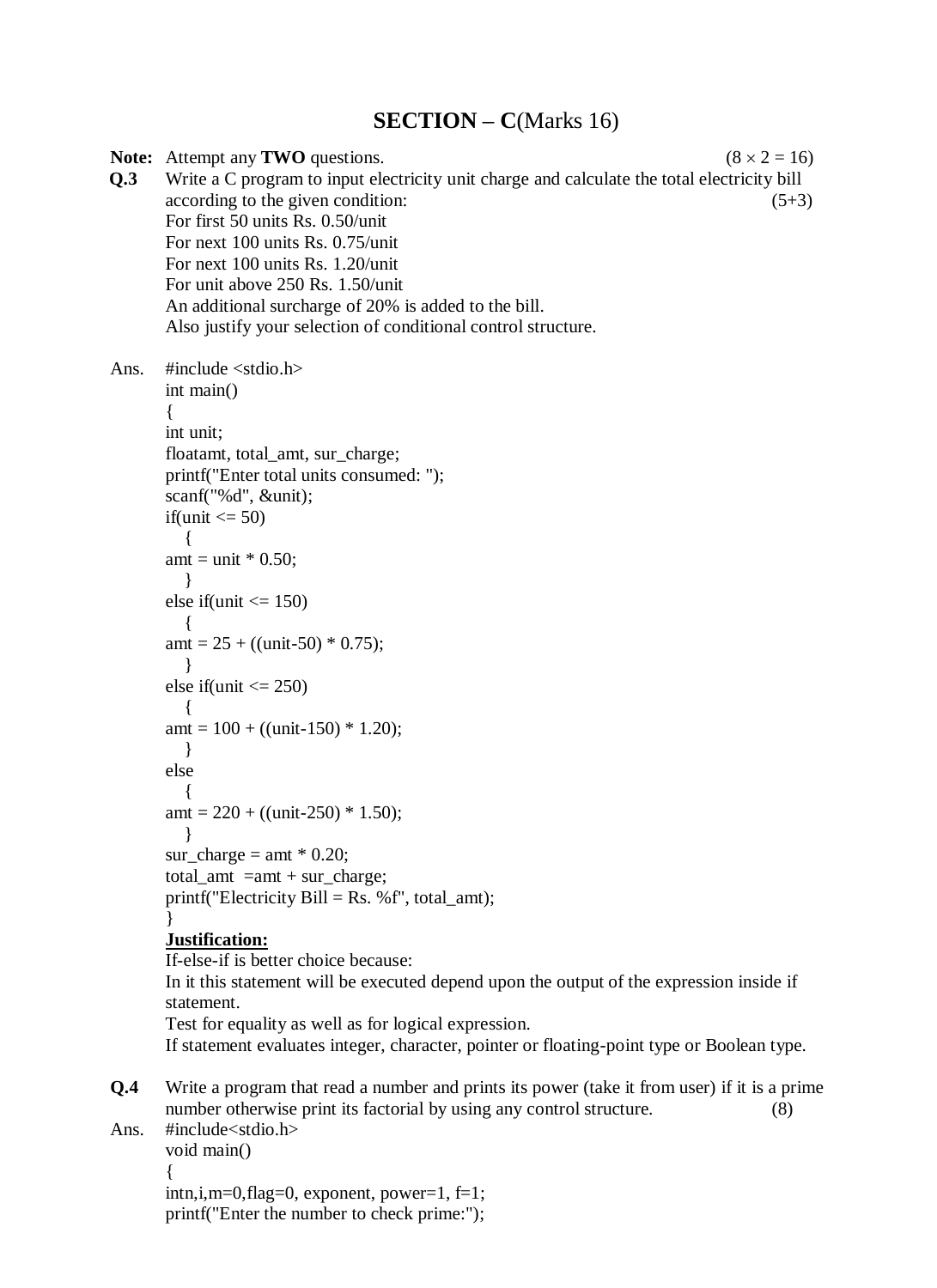```
scanf("%d",&n); 
m=n/2;
for (i=2; i<=m; i++){ 
if(n\%i==0) { 
printf("\n\nNumber is not prime\n\n");
flag=1;
break; 
   } 
} 
if(flag==0){
printf("\n Enter Exponent: ");
scanf("%d",&exponent);
while(exponent!=0)
    {
power * = n;
exponent--;
     }
printf("\n\nThe result of power of given No. is = %d\n\n", power);
  }
else
    {
for(i=1;i<=n;i++)f=f^*i;printf("\n\nThe Factorial of %d is: %d\n\n",n,f);
    }
}
```
**Q.5** a. Briefly describe NOR and ExclusiveNOR(XNOR) logic gate with circuit diagram and truth table. (4)

# Ans.

**NOR Gate:** The Logic NOR Gate gate is a combination of the digital logic OR gate and an inverter or NOT gate connected together in series:

### **Truth Table+ circuit diagram:**

| Symbol                     | <b>Truth Table</b> |   |                        |
|----------------------------|--------------------|---|------------------------|
| Q<br>Β<br>2-input NOR Gate | B                  | A | $Q = \overline{A + B}$ |
|                            | U                  | 0 |                        |
|                            | 0                  |   | 0                      |
|                            |                    | 0 | 0                      |
|                            |                    |   |                        |